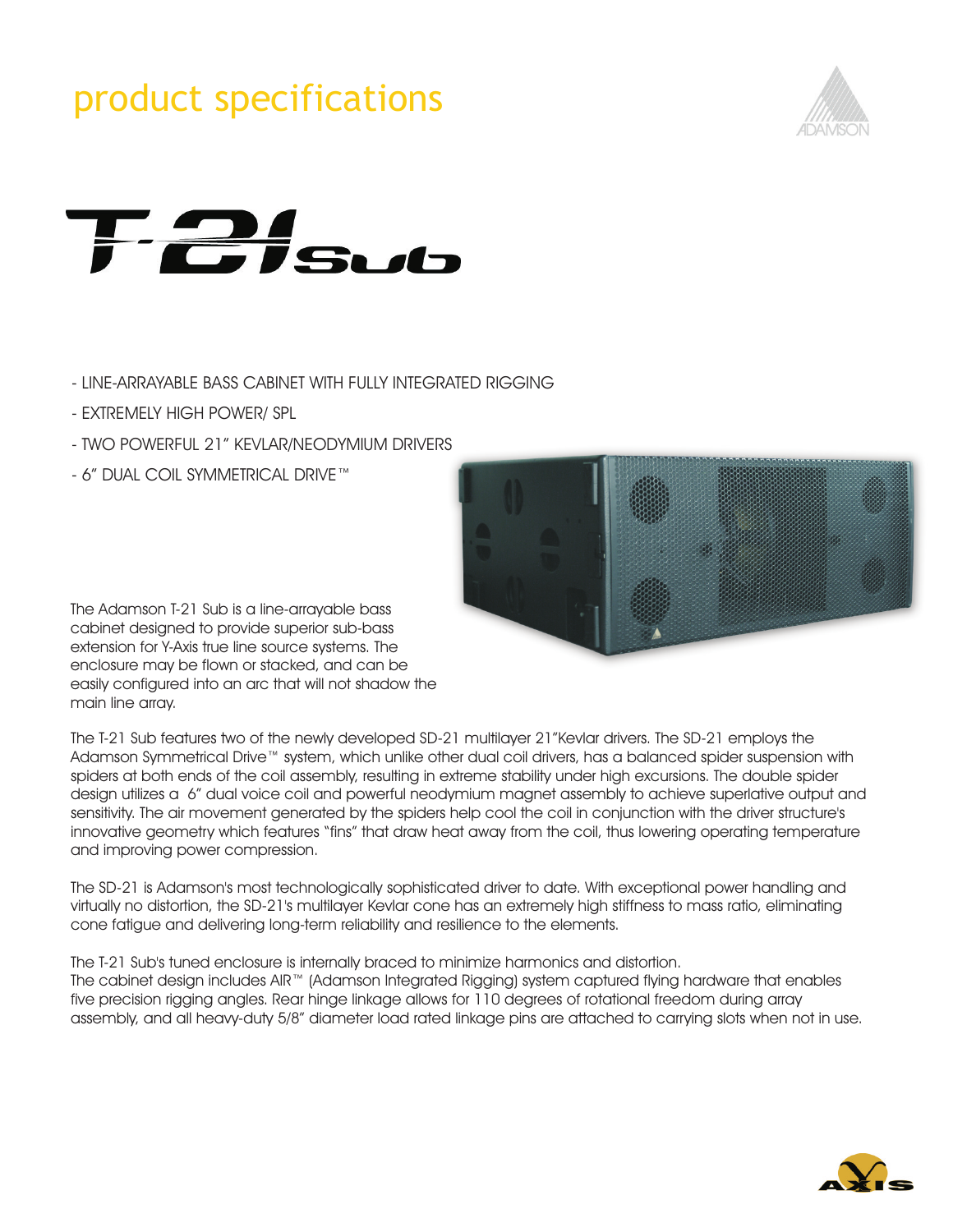## technical specifications





#### **APPLICATION NOTES**

- The T-21 Sub is designed to be a sub companion to the Adamson Y-Axis line.
- The T-21can be arrayed as a stand-alone array, either ground stacked or flown beside Y18's or Y10's.

#### **KEVLAR TECHNOLOGY**

Adamson has led the industry in Kevlar diaphragm technology from the time of its first patent application in the field more than two decades ago. Today, Adamson produces Kevlar cone substrates with a structural modulus higher by far than any other manufacturer.

By using high modulus cone materials the SD-21 attains performance levels unmatched by paper cone drivers.

The SD-21 features Adamson's advanced cone architecture; a multi-layer Kevlar cone with increased cone rim stiffness which gives you:

- decreased distortion
- increased surround life expectancy
- exceptional power handling
- reduced cavity resonance
- increased internal box volume



#### **PRODUCT DATA**

Dimensions & Weight

Height 23" *(58.42cm)* Width 57.63" *(146.38cm)* Depth 38.31" *(97.31cm)* Weight 309 lbs *(140.16 kg)*

Box Finish Waterborne Acrylic **Black Bake Enamel** 

Rigging **Four sets of captured rigging:** spring-loaded precision machined aluminum

Protective Grille<br>
Cabinet Construction<br>
5/8" Baltic birch, internally b 5/8" Baltic birch, internally braced Accessories **Aluminum dolly board** Optional Accessories Sub rigging frame, Custom soft-covers

Connectors Neutrik Speakon™ NL8 (see jack plate picture below)

#### **TECHNICAL DATA**

**TECHNICAL DATA** Frequency Range with Preset Y18 (Y10) 30Hz - 70Hz (90Hz) Frequency Response (-10dB) single unit 36Hz - 193Hz

| Maximum SPL                                |                                                   |                      |                                      |
|--------------------------------------------|---------------------------------------------------|----------------------|--------------------------------------|
| Continuous with Preset<br>Peak with Preset |                                                   | 140.5 dB<br>146.5 dB |                                      |
| Loudspeakers                               |                                                   |                      | 2 x SD-21 21"Kevlar Neodymium        |
| Power Handling (AES / Program / Peak)      |                                                   |                      | $(30Hz-300Hz)$<br>1500 / 3000 / 6000 |
|                                            | Nominal Impedance<br>Sensitivity (1m, half space) | $2 \times 2$ Ohms    | 2.83V / 115.6 dB / 25Hz - 100Hz      |

\*AES power ratings are measured with a Pink Noise signal extending one decade above the driver's lowest operating frequency. This rating is the average RMS power, long term, with a 6dB crest factor. Therefore the continuous peaks are 6dB higher than the AES rating.

†Our Program Power rating is the suggested continuous power of each amplifier channel. The driver can be continuously driven to the amplifiers maximum output without failure.

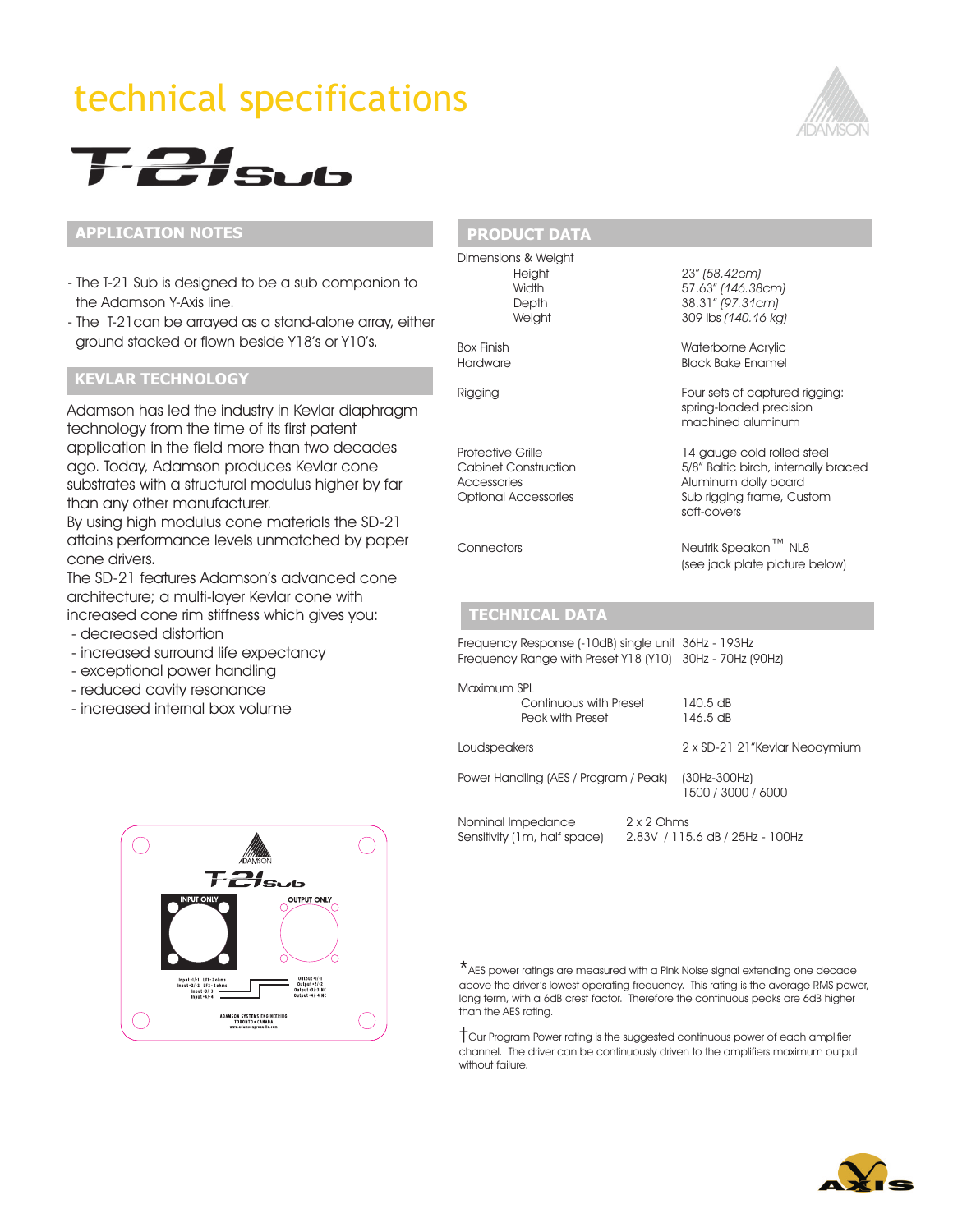# frequency response diagram



**T-21sub** 



### Smoothed Frequency Response Magnitude

With X-Over